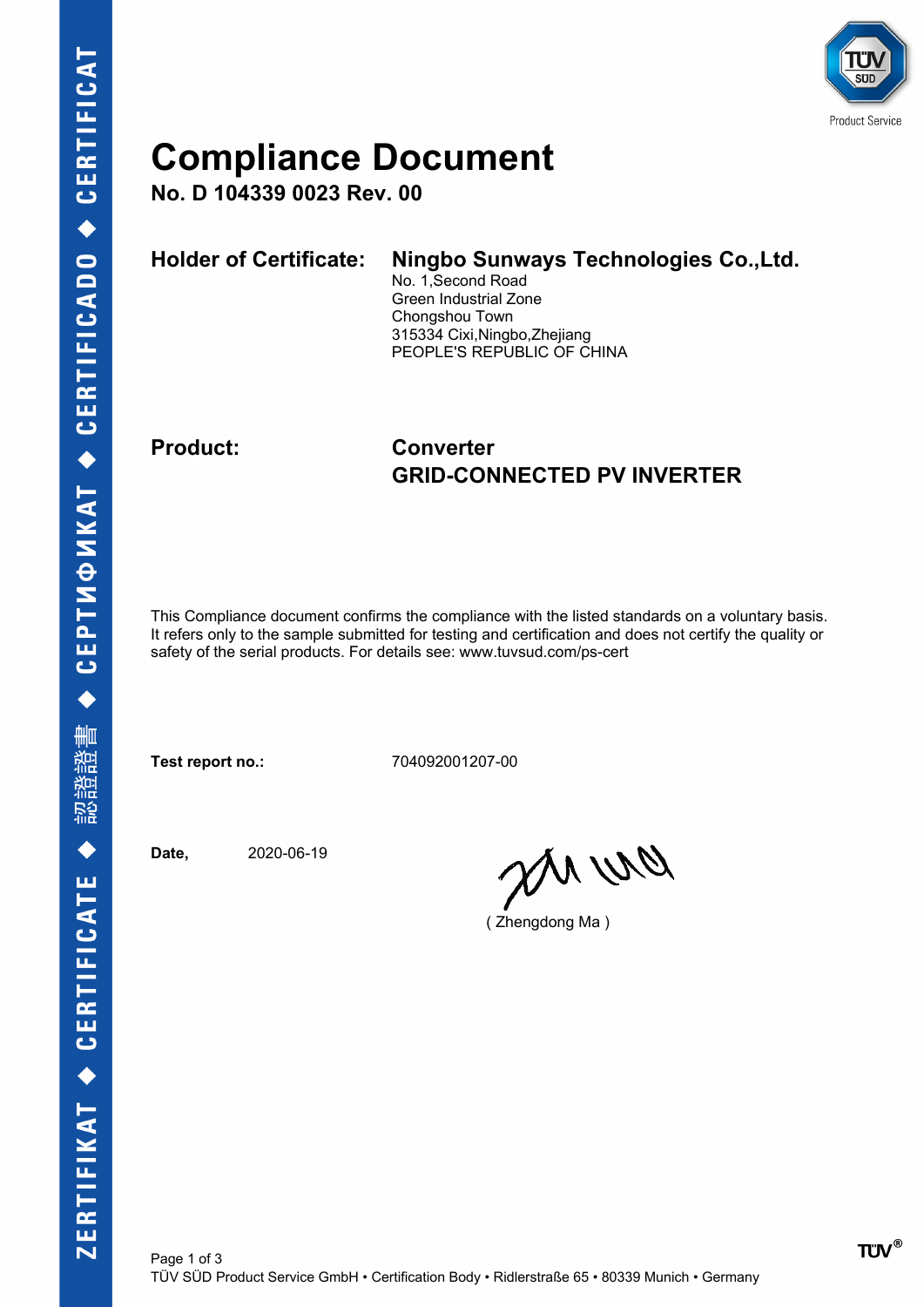

## **Compliance Document**

**No. D 104339 0023 Rev. 00**

**Model(s): STS-3KTL-S, STS-2.5KTL-S, STS-2KTL-S, STS-1.5KTL-S, STS-1KTL-S.**

#### **Parameters:**

| Model Name                         | STS-1KTL-S                       | STS-1.5KTL-S | STS-2KTL-S  |  |  |
|------------------------------------|----------------------------------|--------------|-------------|--|--|
| <b>PV Input Ratings</b>            |                                  |              |             |  |  |
| D.C. Max. Input Voltage            | 500Vd.c.                         | 500Vd.c.     | 500Vd.c.    |  |  |
| D.C. MPPT Voltage Range            | 80-450Vd.c.                      | 80-450Vd.c.  | 80-450Vd.c. |  |  |
| D.C. Max. Input Current            | 12.5A                            | 12.5A        | 12.5A       |  |  |
| Isc PV                             | 15A                              | 15A          | 15A         |  |  |
| <b>AC Output Ratings</b>           |                                  |              |             |  |  |
| A.C. Output Rated Voltage          | 230Va.c.                         | 230Va.c.     | 230Va.c.    |  |  |
| A.C. Output Rated Frequency        | 50Hz                             | 50Hz         | 50Hz        |  |  |
| A.C. Output Rated Power            | 1000W                            | 1500W        | 2000W       |  |  |
| A.C. Output Max. Apparent Power    | 1100VA                           | 1650VA       | 2200VA      |  |  |
| A.C. Output Rated Current          | 4.4A                             | 6.5A         | 8.7A        |  |  |
| A.C. Output Max. Current           | 4.8A                             | 7.2A         | 9.6A        |  |  |
| Power Factor                       | 0.8 leading0.8 lagging           |              |             |  |  |
| <b>Protection Class</b>            |                                  |              |             |  |  |
| Ingress Protection                 | IP <sub>65</sub>                 |              |             |  |  |
| Overvoltage Category               | II(PV), III(MAINS)               |              |             |  |  |
| <b>Operating Temperature Range</b> | $-30^{\circ}$ C $ +60^{\circ}$ C |              |             |  |  |
| <b>Operating Altitude</b>          | 3000m                            |              |             |  |  |
| Inverter Topology                  | Non-isolated                     |              |             |  |  |